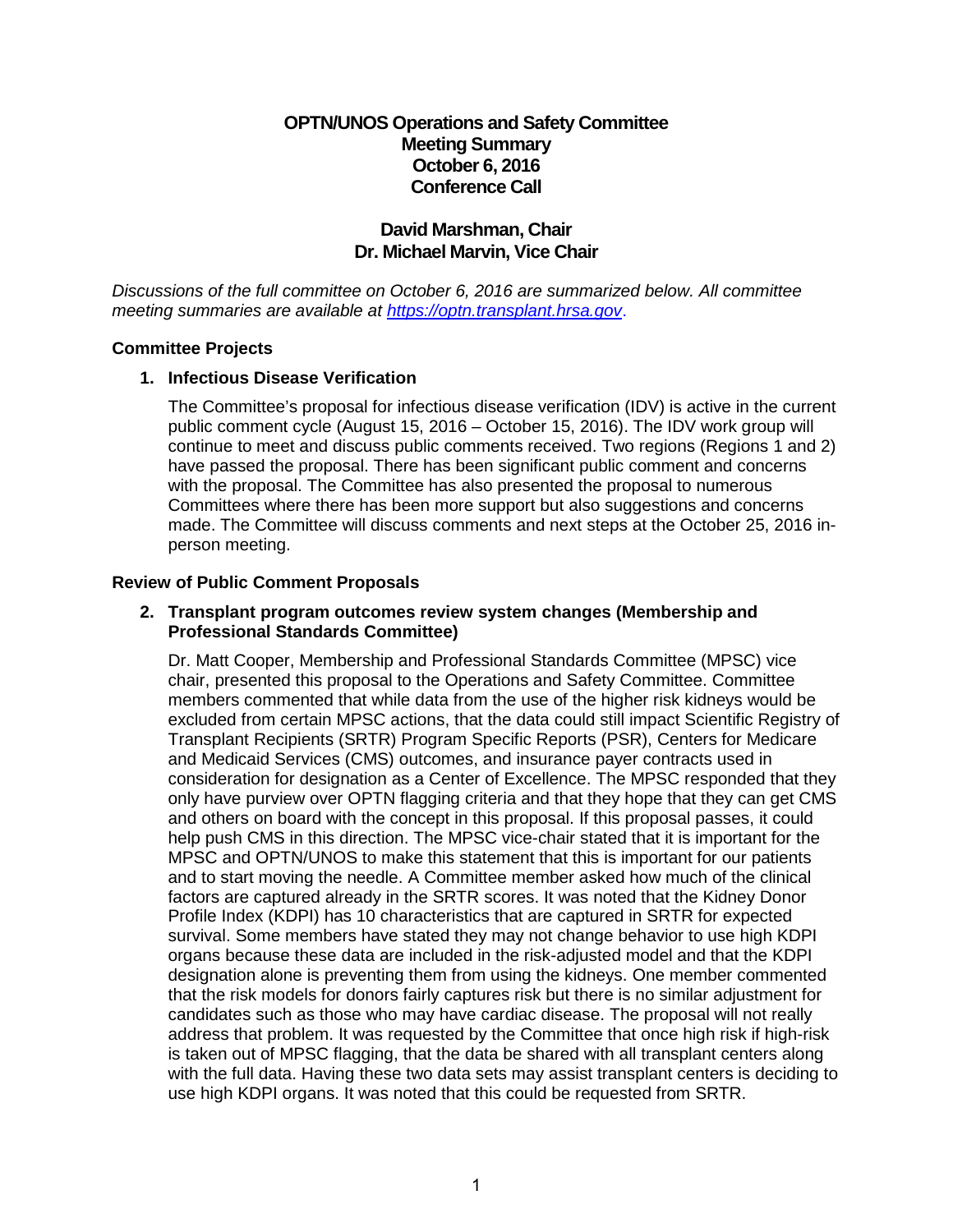It would also be helpful to have both high risk and total pool data together to use when dealing with CMS and insurance payers to more accurately portray outcomes and lessen the risks of using high KDPI organs. It was stressed that all transplant programs, not just those that are flagged, could benefit from this data.

#### **3. Transplant program performance outcome measures (Membership and Professional Standards Committee)**

Dr. Matt Cooper, MPSC vice chair, presented this proposal to the Operations and Safety Committee. Committee members confirmed that those that would be flagged in tiers 2 and 3 would be done in a completely random fashion. They noted that would pull in some programs that would not otherwise be flagged in the current practice. The Committee requested that when the MPSC requests information as a result of these flags that it be as close as possible to what is already being requested by CMS as part of Focused Quality Assurance Process Improvement (F-QAPI) or Systems Improvement Agreement (SIA). The Committee noted that small volume programs would not be treated differently under this model. It was also noted that the process for tier 2 and 3 programs would be conducted electronically. The Committee requested that the programs who are selected be provided meaningful feedback.

The MPSC acknowledged that they do want to provide an equal return on investment to the program that is providing requested information and give meaningful feedback to promote performance improvement. It was stated that information requested under these reviews would be close to what is already being produced for other efforts. The MPSC noted the goal was to help with process improvement so that catastrophic issues can be prevented.

One member noted that the proposal is well intended but also offered several concerns. The proposal process is complex and will be difficult to explain to all levels of transplant hospital staff including senior leadership. It was also noted that the resources required to respond to MPSC inquiries may be significant and take away from other quality improvement activities. Concerns over inappropriate use for tier 2 and tier 3 programs by insurance payers were reiterated.

The MPSC vice chair acknowledged these concerns and noted that unfortunately they do not have control over insurance payer actions. Again, it was stressed that this is a quality improvement initiative versus a punitive action. The MPSC will strive to work with existing quality improvement data and processes as much as possible versus creating extra requests and provide feedback.

### **4. Split versus whole liver transplantation white paper (Ethics Committee)**

A Committee member asked if the suggestion to update recipient consent at various intervals in the white paper should also include suggested time intervals. The Ethics Committee chair responded that they felt that if there were going to be actual time frames they would need to be developed through another Committee such as Liver and Intestines. The rationale behind considering updated consents is that liver candidates often change status more quickly and can become sick to the point where they are not able to consent themselves. The intent would be that the consent discussion for various types of possible offers, such as increased risk or split liver, are done before the candidate may become too sick to actively participate in consenting for the various offer types that may be made including split liver.